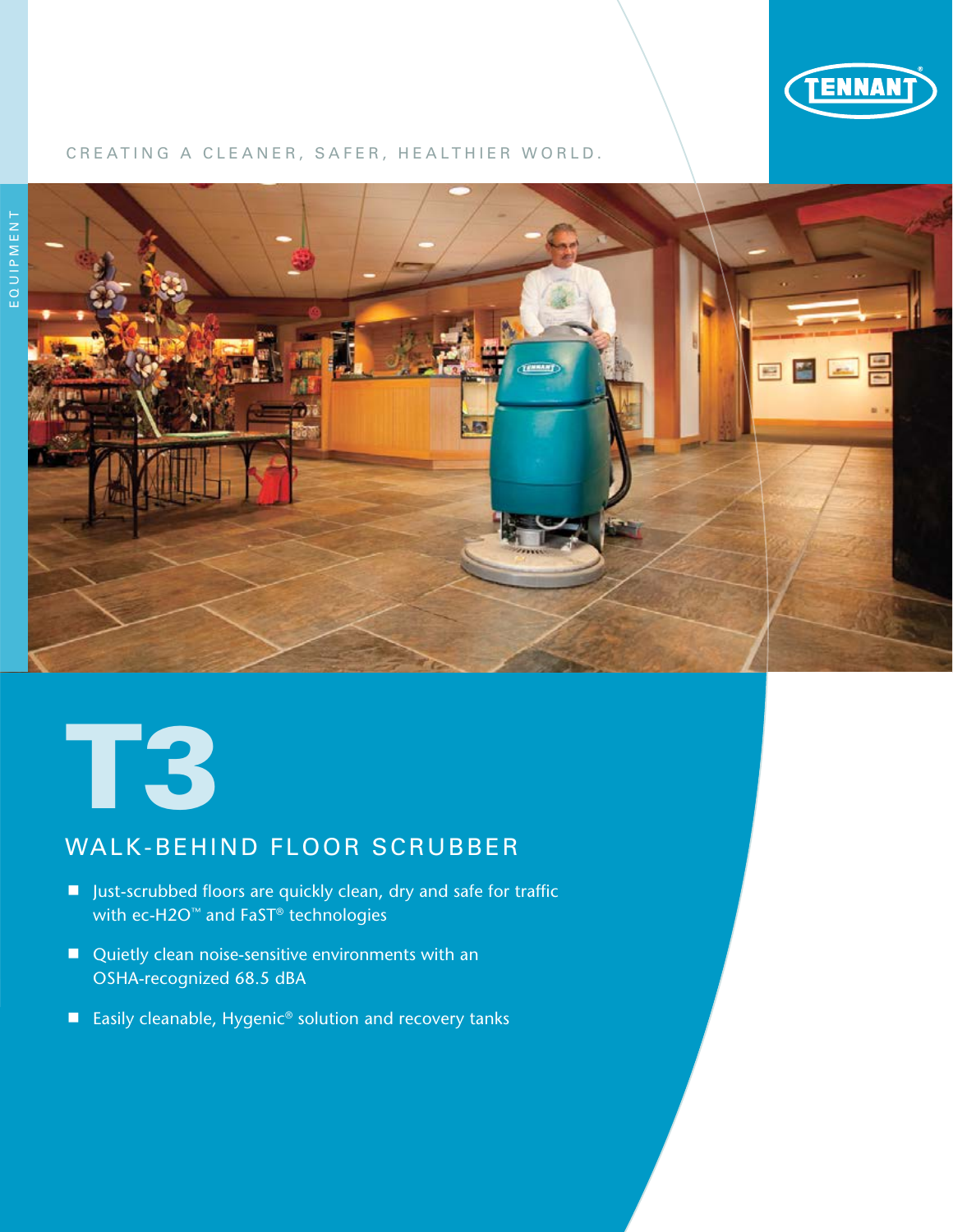## a high-performance scrubber to match your higher standards with ec-H2O™ OR FaST® TECHNOLOGY



## Improve environmental health in your facility

Exclusive Hygenic® tanks allow for easy access and help reduce mold, bacteria, and other contaminants that can grow in enclosed tanks.

## clean any time

Quiet operation means more flexible cleaning schedules.

## don't leave behind cleaning solution

Even around 180-degree turns, the T3's equal-pressure, parabolic squeegee recovers cleaning solution from the floor.

### engineered for safety

Minimize the risk of slip-and-fall injuries with clean, dry, and safe floors by scrubbing with ec-H2O<sup>™</sup> and FaST® technologies.

Reduce operator fatigue and increase productivity. Ergonomic design makes cleaning with the T3 more comfortable.

Increase scrubbing effectiveness and quality. Clear sight lines and simple controls mean operators can focus solely on their cleaning environment.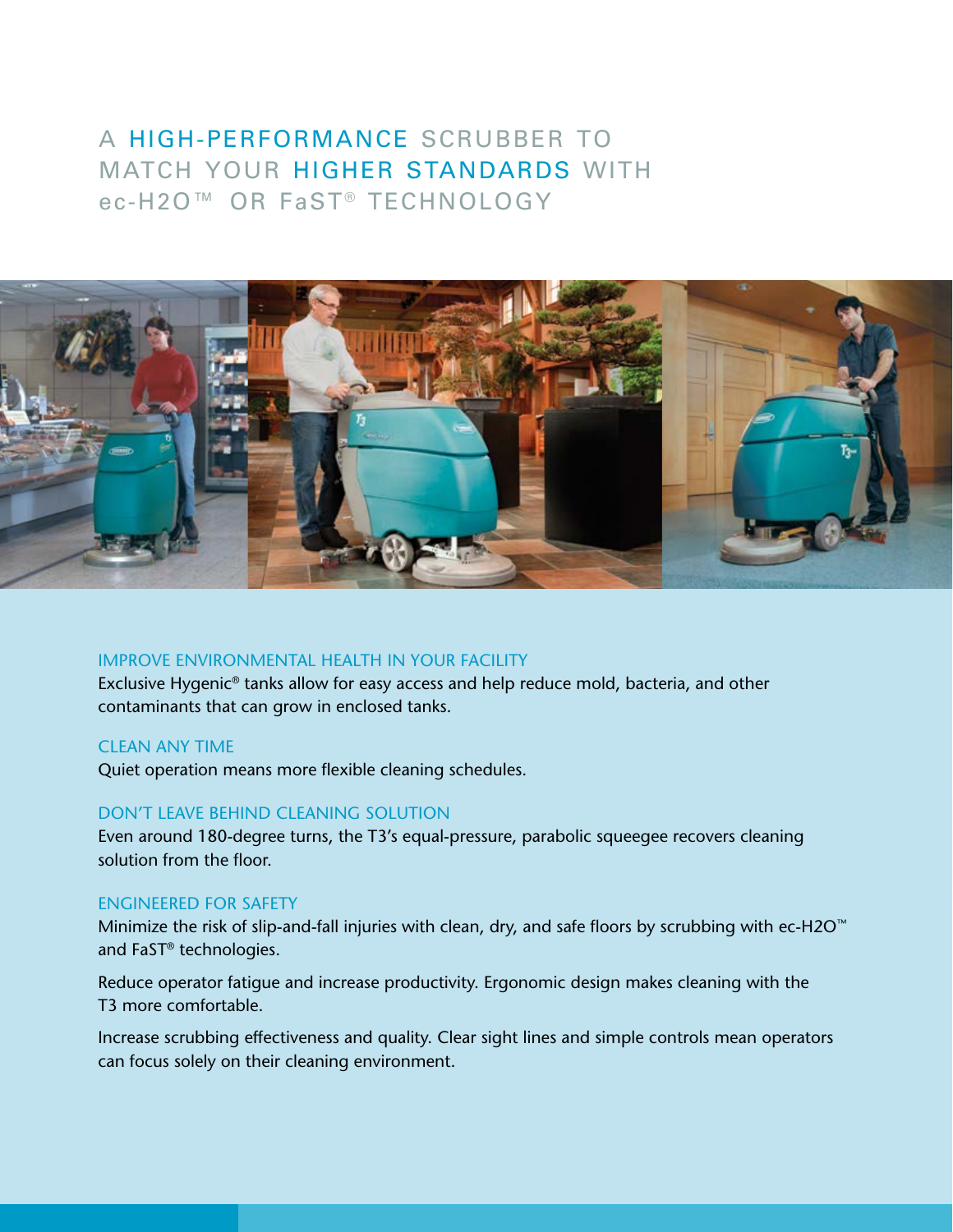# Inside the





A **Easily train new operators** to use the simple, intuitive controls.

- **B** Solution and recovery tanks easily<br> **cleanable.** Exclusive Hygenic® tanks are fully accessible for sanitization.
- **Quickly remove and replace brushes and squeegees.** Plus, with the "no hassle" squeegee system, there are no tools for maintenance, and the blade is factory set at the optimum recovery angle.
- **D Eliminate the need for follow-up passes and non-productive mop-ups.** A fully self-adjusting splash skirt captures scrub deck overspray.

**E** Scrub longer on a single tank<br>
with Green Seal certified FaST Foam Scrubbing Technology or ec-H2O technology.

F **Save time and storage space** with the onboard charger.

G **Eliminate operator contact with wastewater** and prevent clogged hoses/drains with the convenient debris tray.

# **EXCLUSIVE TECHNOLOGIES**

(optional cleaning innovations)

**Both technologies increase scrub time up to three times using a single tank of water.**



**ec-H2O technology** electrically converts water into an innovative cleaning solution that cleans effectively, saves money, improves safety, and reduces environmental impact compared to daily cleaning floor chemicals and methods.

**FaST Foam Scrubbing Technology** uses up to 70% less water and 90% less chemicals to improve floor traction as certified by NFSI, helping reduce the risk of slip and fall accidents.